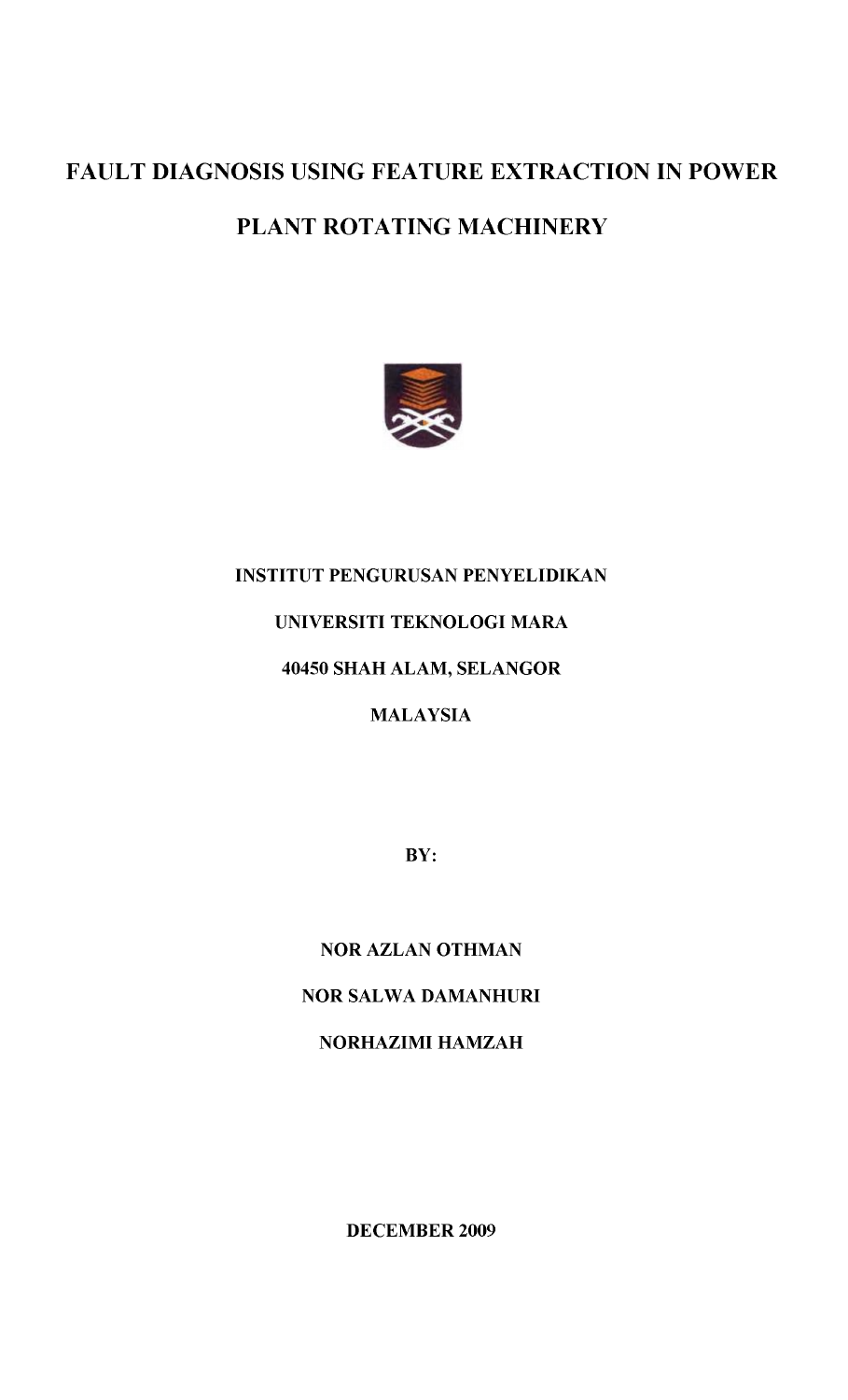Tarikh : 15 Disember 2009

No. Fail Projek : 600-RMI/ST/DANA 5/3/Dst (127/2008)

Penolong Naib Canselor (Penyelidikan) Institut Penyelidikan, Pembangunan dan Pengkomersilan Universiti Teknologi MARA 40450 Shah Alam **SELANGOR** 



**FAKULTI KEJURUTERAAN ELEKTRIK** Jalan Permatang Pauh 13500 Permatang Pauh Pulau Pinang Tel: 04-3823342 Fax:04- 3822819

Y. Bhg. Prof.,

#### **LAPORAN AKHIR PENYELIDIKAN "FAULT DIAGNOSIS USING FEATURE EXTRACTION IN POWER PLANT ROTATING MACHINERY"**

Merujuk kepada perkara di atas, bersama-sama ini disertakan

- 1. Empat (4) naskah Laporan Akhir Penyelidikan.
- 2. Satu (1) salinan softcopy (CD).

Sekian, untuk makluman dan tindakan Y. Bhg. Prof, selanjutnya.

Terima Kasih.

Yang benar,

**NOR AZLAN OTHMAN** Ketua Projek Penyelidikan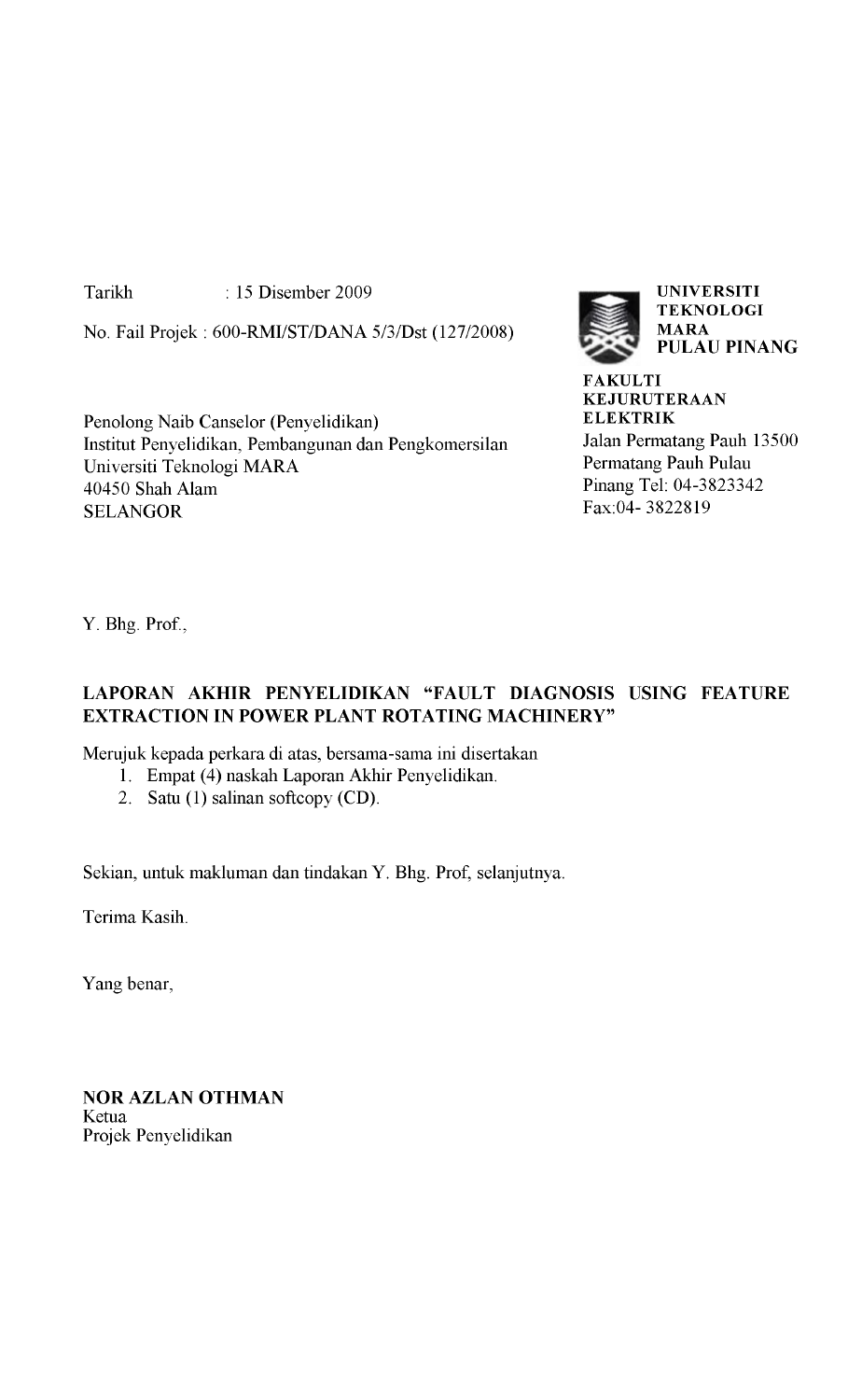## **PROJECT TEAM MEMBERS**

#### **NOR AZLAN OTHMAN**

Project Leader

Signature

#### **NOR SALWA DAMANHURI**

Project Member

Signature

#### **NORHAZIMI HAMZAH**

Project Member

....

Signature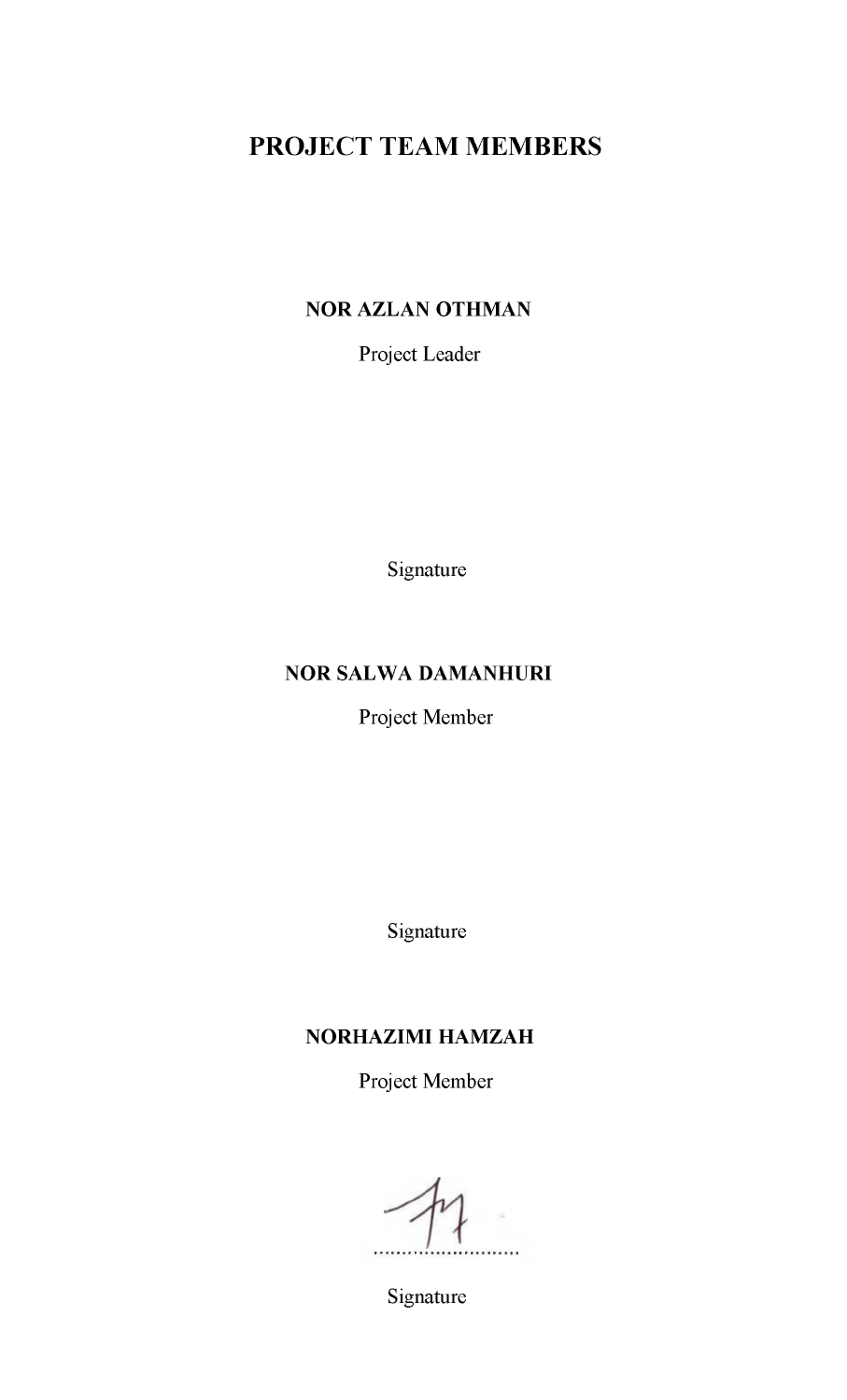#### **ACKNOWLEDGEMENTS**

In the name of ALLAH S.W.T, The most Beneficent, The most Merciful. It is with the deepest sense of the Al-Mighty Allah that gives us the strength and ability to complete this project. All good aspirations, devotions and prayers are due to ALLAH S.W.T whose blessing and guidance have helped us throughout the entire project.

Our deepest appreciation goes to our beloved family for their moral and spiritual supports.

To our UiTM colleague, thanks for being corporative and your kindness will never be forgotten.

Finally, we would like to acknowledge and express our sincere gratitude towards those that directly or indirectly contributed towards the progress of this research.